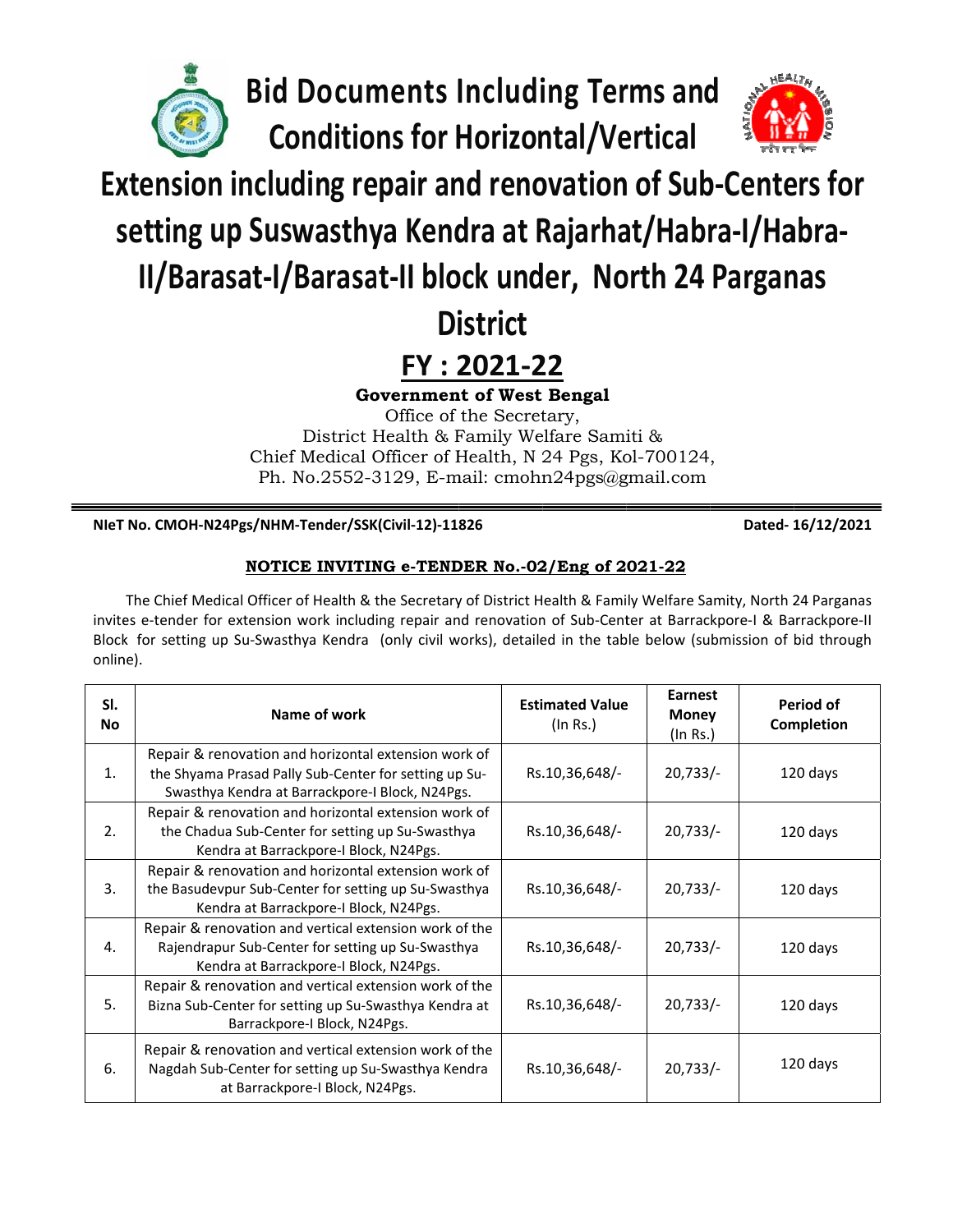| 7 <sub>1</sub> | Repair & renovation and vertical extension work of the<br>Vivekananda Garh Sub-Center for setting up Su-<br>Swasthya Kendra at Barrackpore-I Block, N24Pgs.   | Rs.10,36,648/- | $20,733/-$ | 120 days |
|----------------|---------------------------------------------------------------------------------------------------------------------------------------------------------------|----------------|------------|----------|
| 8.             | Repair & renovation and vertical extension work of the<br>Matarangi Sub-Center for setting up Su-Swasthya<br>Kendra at Barrackpore-II Block, N24Pgs.          | Rs.10,36,648/- | $20,733/-$ | 120 days |
| 9.             | Repair & renovation and vertical extension work of the<br>Nabapally Sub-Center for setting up Su-Swasthya<br>Kendra at Barrackpore-II Block, N24Pgs.          | Rs.10,36,648/- | $20,733/-$ | 120 days |
| 10.            | Repair & renovation and vertical extension work of the<br>Mohanpur Sub-Center for setting up Su-Swasthya<br>Kendra at Barrackpore-II Block, N24Pgs.           | Rs.10,36,648/- | 20,733/    | 120 days |
| 11.            | Repair & renovation and vertical extension work of the<br>Juffarpur Kalitala Sub-Center for setting up Su-Swasthya<br>Kendra at Barrackpore-II Block, N24Pgs. | Rs.10,36,648/- | 20,733/    | 120 days |
| 12.            | Repair & renovation and horizontal extension work of<br>the Nanna Sub-Center for setting up Su-Swasthya<br>Kendra at Barrackpore-II Block, N24Pgs.            | Rs.10,36,648/- | $20,733/-$ | 120 days |

 Any subsequent notices/circulars/corrigendum related to this e‐ tender shall be uploaded at **https://wbtenders.gov.in, www.wbhealth.gov.in, www.north24parganas.gov.in and https://north24parganashealth.org** websites only. Bidders are requested to check these websites regularly for this purpose.

1. In the event of e‐filing, intending bidder may download the tender documents from the website www.wbtenders.gov.in directly by the help of Digital Signature Certificate; the L1 bidder shall submit the hard copy of the documents to the tender inviting authority on demand within specified time frame. Failure to submit hard copy within the time period prescribed for the purpose may be construed as an attempt to disturb the tendering process and dealt with accordingly legally including blacklisting of the bidder.

2. Technical and Financial bid both will be submitted concurrently duly digitally signed in the website www.wbtenders.gov.in. Tender documents may be downloaded from the website & submission of Technical Bid & Financial Bid as per tender Time schedule stated in **Sl. No.11**. The documents submitted by the bidders should be properly indexed & digitally signed. . **The bidders are informed to submit the specific documents as per NIT, any excess document other than NIT will not be accepted.**

### 3. **Eligibility criteria for participation in Tender:‐**

- I. Intending tenderers should produce credentials of a similar nature of completed work of the minimum value of **40%** of the estimated amount pot to tender during 5(five) years prior to the date of issue of the tender notice;
	- or,
- II. Intending tenderers should produce credentials of 2(two) similar nature of completed work, each of the minimum value of **30%** of the estimated amount put to tender during 5(five) years prior to the date of issue of the tender notice;
	- or,
- III. Intending tenderers should produce credentials of one single running work of similar nature which has been completed to the extent of 80% or more and value of which is not less than the desired value at (i) above;

In case of running woks, only those tendererswho will submit the certificate of satisfactory running work from the concerned Executive Engineer, or equivalent competent authority will be eligible for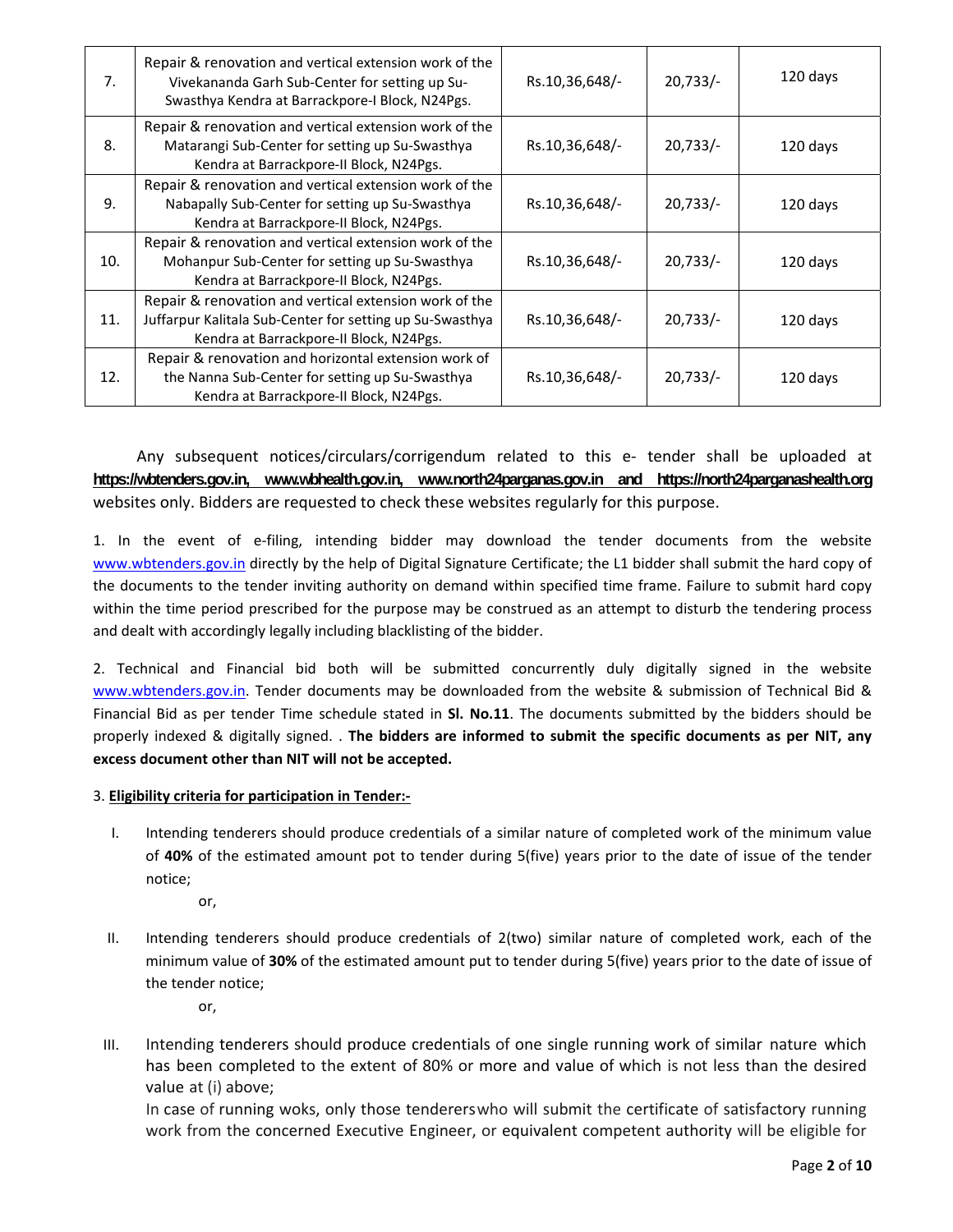the tender. In the required certificate it should be clearly stated that the work is in progress satisfactorily and also that no penal action has been initiated against the executed agency, i.e., the tenderer.

 As per order No. 04‐A/PW/O/10C‐02/14, Dt: 18.03.2015 by Principal Secretary to the Govt. of West Bengal, Public Works Department.

#### [Non Statutory Documents]

N.B. Estimated amount, date of completion of project & detail communicational address of client must be indicated in the Credential Certificate. Similar nature of work in building is to be mentioned clearly with the quantity of works and amount. Credential certificate without signature of any engineer of the issuance authority will not be allowed.

ii) Pan Card, Professional Tax Challan deposited (FY: 2021‐22), Valid GST registration certificate, Income Tax return for FY. 2019‐20 (i.e. AY 2020‐21), Annual Turnover of FY 2019‐20, Trade License valid for FY. 2021‐22 (from concerned Carporation, Municipality, Panchayet) is to be submitted. [Non Statutory documents]

iii) Proprietorship, Partnership firms and Company are to furnish Balance Sheet and Profit and Loss Accounts for FY. 2019-20 with the schedule of Bank accounts and all the documents along with schedules forming the part of Balance sheet and Profit and Loss accounts should be in favour of applicant. No other name along with applicant's name in such enclosure will be entertained. [Non‐statutory documents]

iv) Registered Unemployed Engineers' Co‐operative Societies/Unemployed Labour Co‐Op. Societies are required to furnish valid Bye Law, Audited Profit & Loss account and balance sheet for F.Y.2019-20 with the schedule of Bank accounts along with other relevant supporting papers. [Non‐statutory documents]

iv) Registered Labour Co‐operative Societies Ltd. are required to furnish valid Bye Law, Audited Profit & Loss account and balance sheet for F.Y.2019-20 with the schedule of Bank accounts along with other relevant supporting papers. [Non‐statutory documents]

v) The partnership firm shall furnish the registered partnership deed along with power of attorney to sign on the tender document (if required) [Non Statutory Documents].

vi) Joint venture will not be allowed.

vii) Running payment for work may be made to the executing agency as per availability of fund. The executing agency may get a running payment as per provisions in clause(s) 7, 8, 9 contained in W.B. form No.2911 only is completed subject to due assessment and certification thereof by the Dy. Chief Medical Officer of Health, North 24 Parganas.

4. There shall be no provision of Arbitration, Hence Cl. 25 of 2911 is omitted vide Notification No.5696‐F(Y) Dt.01.10.2019 of Additional Chief Secretary to the Government of West Bengal.

5. Constructional Lab our Welfare Cess @Rs.1.0 (one)% of cost of construction will be deducted from every bill of the selected agency, GST, Royalty & all other Statutory levy/Cess will have to be borne by the contractor & the rate in the schedule of rates will be inclusive of all the taxes & Cess stated above. GST TDS @ 2.0 % (1.0% SGST + 1.0% CGST) will be deducted.

6. Bids shall remain valid for a period not less than **120 days** (One Hundred Twenty) from the last date of submission of bid. If the bidder withdraws the bid during the period of bid validity the earnest money as deposited will be forfeited forthwith without assigning any reason thereof.

7. No mobilization advance and Secured advance will be allowed.

8. Escalation of price on any ground and consequent cost overrun shall not be entertained under any circumstances. Rates should be quoted accordingly.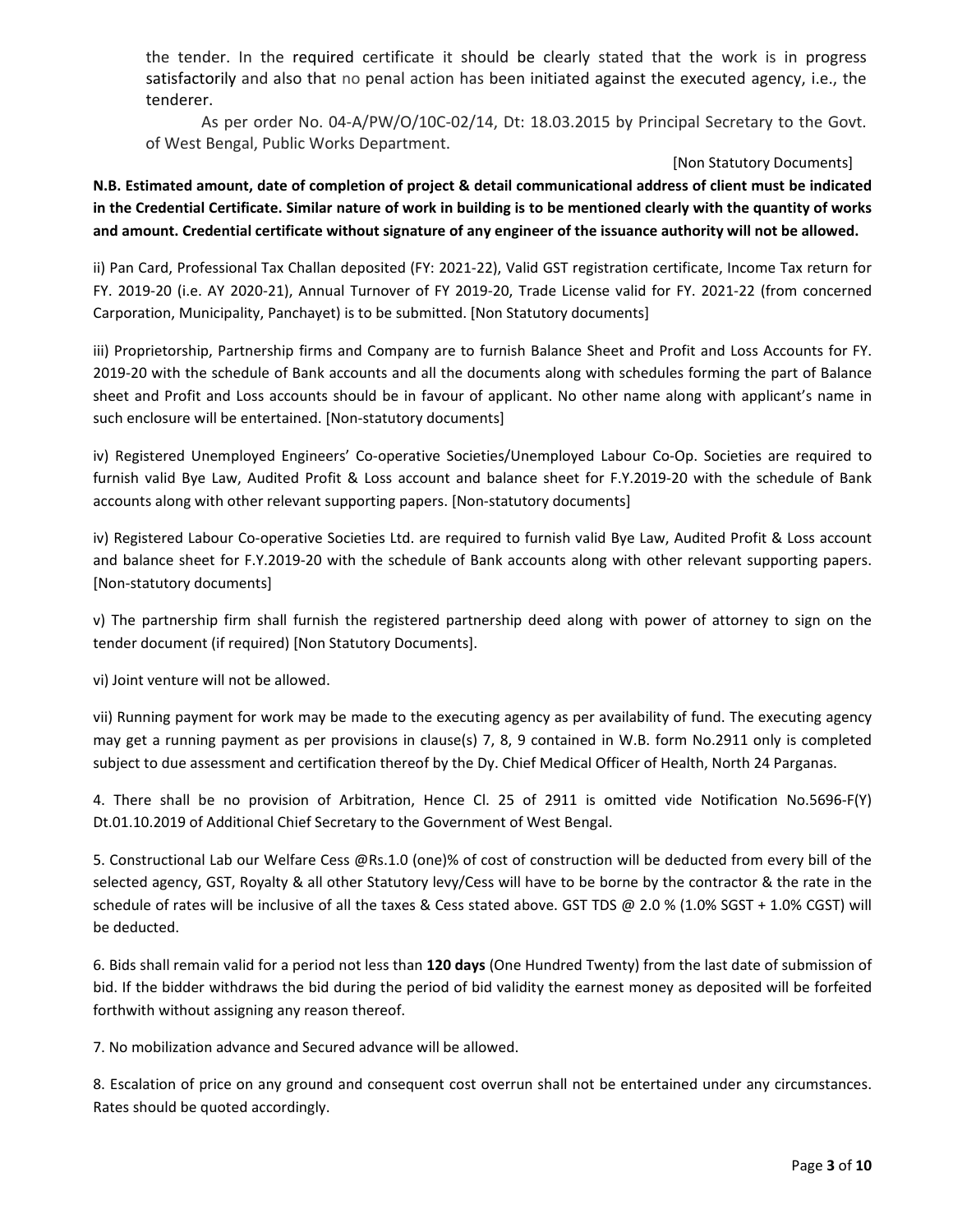9. Agencies shall have to arrange required land for installation of Plant & Machineries, (specified for each awarded work, storing of materials, labour shed, laboratory etc. at their own cost and responsibility nearest to the work site. Local labours have to be utilized as far as possible and as per rule in vogue.

10. The financial offer of the prospective tenderer will be considered only if the Technical bid of the tenderer is found qualified by the 'Tender Evaluation Committee'. The decision of the 'Tender Evaluation Committee will be final and absolute in this respect.

#### 11**. Date & time schedule**:‐

| SI. No.        | <b>Particulars</b>                                                | Date & time              |
|----------------|-------------------------------------------------------------------|--------------------------|
|                | Date of uploading of NIT documents (online) (Publishing date)     | 16/12/2021 at 06.00 P.M. |
| $\overline{2}$ | Documents download/sale start date (online)                       | 16/12/2021 at 06.00 P.M. |
| 3              | Documents download/ sale end date (online)                        | 31/12/2021 at 06.00 P.M. |
| 4              | Bid submission start date (online)                                | 16/12/2021 at 06.00 P.M. |
| 5              | Bid submission closing (online)                                   | 31/12/2021 at 06.00 P.M. |
| 6              | Bid opening date for technical proposal (online)                  | 02/01/2022 at 6.00 P.M.  |
| 7              | Date of uploading list for technically qualified bidders (online) | To be notified later     |
| 9              | Date and place for opening of Financial Proposal (online)         | To be notified later     |
|                | Date of uploading of list of bidders along with the offered rates |                          |
| 10             | through online, also of necessary for further negotiation through | To be notified later     |
|                | offline for final rate                                            |                          |

12. All materials required for the proposed work including cement and steel shall be of specified grade and approved brand inconformity with relevant code of practice(latest revision) and manufactured accordingly and shall be procured and supplied by the agency at their own cost including all taxes.

13. **Earnest money:** The amount of Earnest money is **2% (Two Percent)** of the estimated amount put to tender is to be deposited by the bidder in the way as described in Memorandum No.‐3975‐F(Y), dt.‐28/07/2016 of Finance Department, Audit Branch, Government of West Bengal.

14. The bidder, at the bidders' own responsibility and risk is encouraged to visit and examine the site of works and its surroundings and obtain all information that may be necessary for preparing the bid and entering into a contract for the work as mentioned in the Notice Inviting tender, before submitting offer with full satisfaction, the cost of visiting the site shall be at the bidder's own expense.

15. The intending bidders shall clearly understand that whatever may be the outcome of the present invitation of bids, no cost of bidding shall be reimbursable by the department. The Chief Medical Officer of Health & Secretary, District Health & Family Welfare Samity, North 24 Parganas reserves the right to accept or reject any offer without assigning any reason whatsoever and is not liable for any cost that might have incurred by any bidder at the stage of bidding.

16. Prospective applicants are advised to note carefully the minimum qualification criteria as mentioned in the 'Instruction to bidders' before bidding.

17. In case of ascertaining authority at any stage of tender or execution of work, necessary registered irrevocable power of attorney is to be produced.

18. No conditional/incomplete tender will be accepted under any circumstances.

19. The Chief Medical Officer of Health & Secretary, District Health & Family Welfare Samity, North 24 Parganas reserves the right to cancel the N.I.T due to unavoidable circumstances and no claim in this respect will be entertained.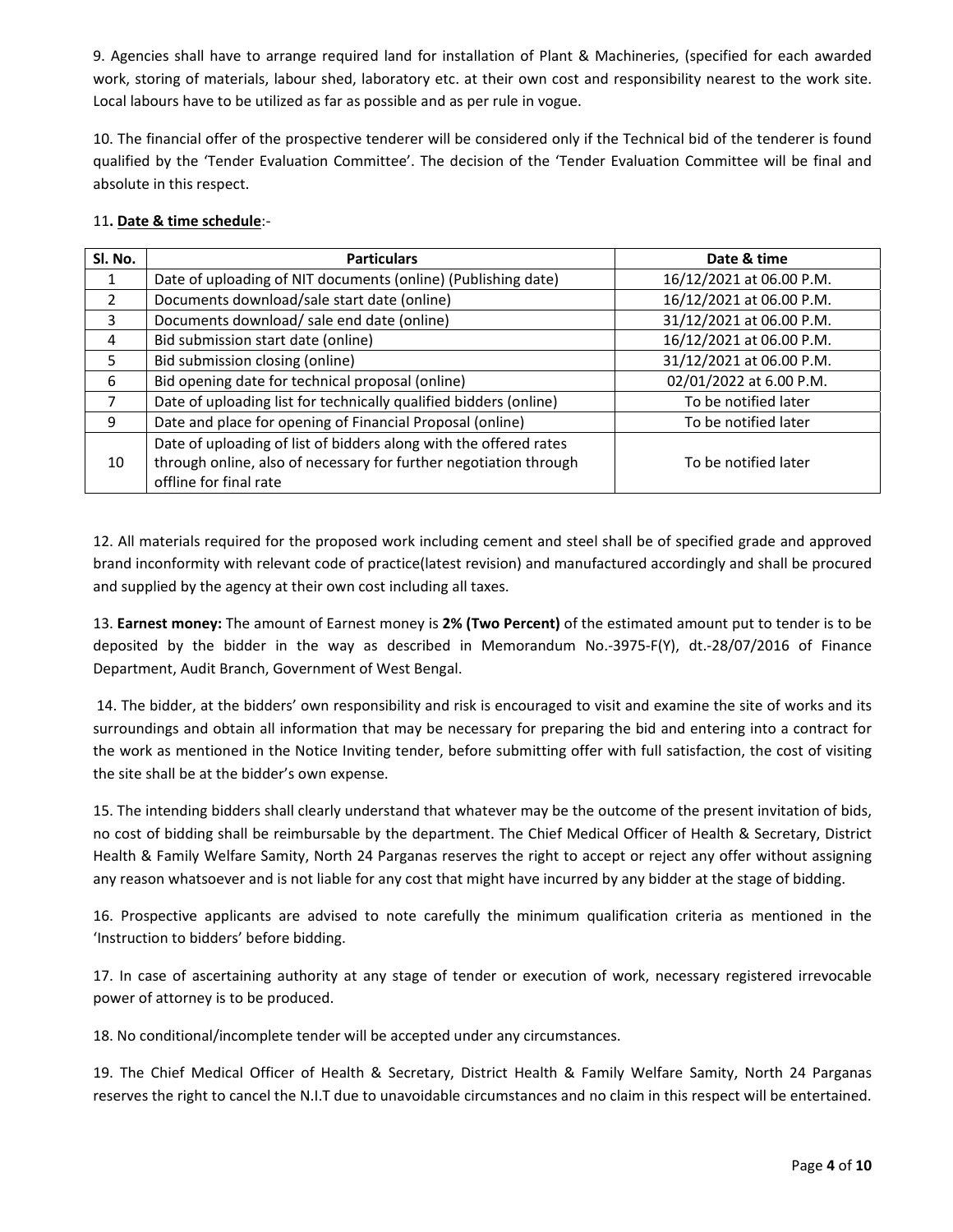20. During scrutiny, if it comes to the notice of tender inviting authority that the credential or any other papers found incorrect/manufactured/fabricated, that tenderer will not be allowed to participate in the tender and that Tender paper will be rejected forthwith.

21. Before publication of technical evaluation all documents may be verified by the tender inviting authority. After verification, if it is found that any document submitted by is either manufacturer or fake, the bidder will be blacklisted for a period of 5 (five) years. If any bidder did not attend the verification procedure, his bid will be rejected.

22. If any discrepancy arises between two similar clauses on different notifications, the clause as stated in later notification will supersede former one in following sequence.

a) Form No.2911, b) NIT, c) Special terms & conditions, d) Technical bid, e) Financial bid

23. The eligibility of a bidder will be ascertained on the basis of the Digitally Signed in support of the minimum criteria as mentioned in (Sl.3) above. If any document submitted by a bidder is either manufactured or false, in such cases the eligibility of the bidder/tenderer will be out rightly rejected at any stage without any prejudice with forfeiture of earnest money forthwith.

### 24. **Security deposit:**

 Security deposit **@3% (Three Percent)** as per Memorandum No‐ 201‐F(Y), Dt: 18/01/2021 of Finance Department, Audit Branch, Government of West Bengal of cost of construction will be deducted from each & every bill of the selected agency.

- i. **30%** of the security deposit shall be refunded to the contractor on expiry of **two years** from the actual date of completion of the work.
- ii. The balance **70%** of the security deposit shall be refunded to the contractor on expiry of **three years** from the actual date of completion of the work.

25. The work must be completed within stipulated time mentioned in the tender schedule from the date of issue of work order. No extension of time will be granted except satisfactory reason.

26. Intending bidders have to submit tender application as per **ANNEXURE‐B.**

27. Admissible payment will be made when fund will be available.

28. The contractor will not be allowed, in any case to get the work done through any sub-contractor, in case it is detected the tender will be cancelled and the earnest money deposited for the work will be forfeited.

29. The intending tenderers are required to quote the rate online.

30. Contractor shall have to comply with the provisions of a) the contract labour (Regulation abolition) Act, 1970, b) Apprentice Act, 1961 and c) minimum wages act, 1948 of the notification thereof or any other laws relating thereto and the rules made and order issued there under from time to time.

31. Qualification criteria: The tender inviting and Accepting Authority through a 'Tender Evaluation Committee' will determine the eligibility of each bidder. The bidders have to meet all the minimum criteria regarding:

- a) Financial capacity
- b) Technical capability comprising of personnel & equipment capability
- c) Experience/Credential

The eligibility of a bidder will be ascertained on the basis of the document(s) in support of the minimum criteria as mentioned in a), b) & c) above and the declaration executed through prescribed affidavit in non-judicial stamp paper of appropriate value duly notarized. If any document submitted by a bidder is found either manufactured or false, the eligibility of the bidder/tenderer will be rejected at any stage without any prejudice.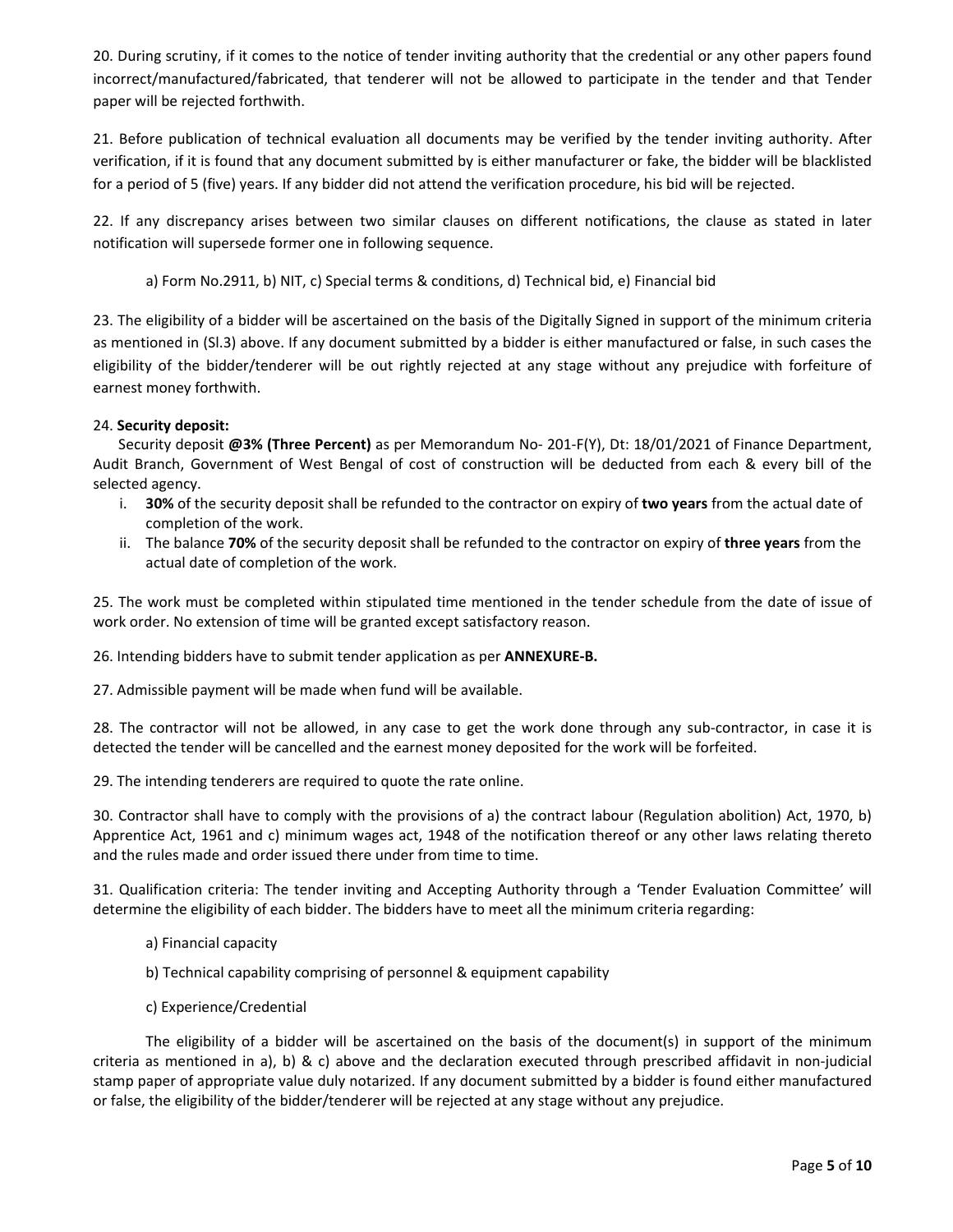32. No price preference and other concession as per order No.1110 F, dt.‐10/02/;2006 will be allowed.

33. A prospective bidders shall be allowed to participate in a particular job either in the capacity of individual or as partner of a firm. If found that any bidder applied severally in a single job, all his applications will be rejected for that job without assigning any reason thereof.

34. Time is the essence of contract. The successful tenderer must complete must complete the work within within in the time specified for completion. No extension of time will be allowed except in special case. If any agency fails to complete the work within stipulated time the work order issued in his favor of the agency may be cancelled without assigning any reason thereof. The undersigned may also proceed to get the balance work completed by any other means through other agency. The expenditure, if any, due to such a step would be recoverable from the unpaid bills/earnest money deposit/security money deposit of the tenderer.

#### 35. A prospective bidder shall be allowed to participate in maximum 02(Two) Nos work subject to financial capacity, to speed up the execution works. If any bidder found applied on more than 02(Two) Nos work tender committee **can summarily reject the bid.**

36. As per GO No 4608‐F(Y), Dt. 18.07.2018 from Govt. of W.B. Finance Dept.(Audit Branch), the eligible bidder have to submit **Addition Performance Security @ 10%** of tender amount if the accepted bid value is 80% or less of the estimate put to tender. The addition performance security shall be submitted in the form of bank guarantee from any nationalized bank within 7 working days from the date of issuance of letter of acceptance, if failed his EMD will be forfeited and other necessary actions like blacklisting of the contractor, etc. may be taken. The bank guarantee will be returned after successful completion of the work. If the bidder fails to complete the work successfully the bank guarantee will be forfeited at any time during the pendency of the contract period after serving proper notice to the contractor.

37. If the contractor or his workman or servants or authorized representatives shall break, deface, injure or destroy any part of building, in which they may be working, or any building, road, road curbs, fence, enclosure, water pipes, cables, drains, electric or telephone post of wires, trees, grass or grass land or cultivated ground contiguous to the premises, on which the work or any part or it is being executed, or if any damage shall happen to the work from any caused whatsoever or any imperfections become apparent in it at any time whether during its execution or within a period of three years after issuance of a certificate or its completion by the Engineer-In-charge, the contractor shall make the same good at his own expense, or in default, the Engineer‐in‐Charge may cause the same to be made good by other workman and deduct the expense(of which the certificate the Engineer‐in‐Charge shall be final) from any sums, whether under this contract or otherwise, that may then, or at any time thereafter become due to contractor by the Government of from his security deposit, or the proceeds of sale thereof, or of a sufficient portion thereof and if the cost, in the opinion of the Engineer‐in‐charge (which opinion shall be final and conclusive against the contractor), of making such damage or imperfections good shall exceed the amount of such security deposit and/or such sums, it shall be lawful for the Government to recover the excess cost from the contractor in accordance with the procedure prescribed by any law for the time being in force.

The security deposit of the contractor shall not be refunded before the expiry of **Three years** after the issuance of the certificate, final or otherwise, of completion of work by the Engineer-in-charge. [As per the Notification No- 5784-PW/L&A/2M‐175/2017, Dated‐12.09.2017 by Gov. of WB, Law & Arbitration Cell, PWD.]

38. No child labour should be engaged, Labour Law should be followed.

39. Work should be carried out according to the scheduled of works & drawing, any deviation not to be permissible without written approval.

40. Construction materials like Sand, Cement, Bricks, Steel, and Stone etc. should be of good quality and should be used after taking approval by the Engineer‐in‐charge.

41. Contractors have to arrange hutment of labour, store for materials, water, electricity and other all necessary arrangement for execution of the work from their own source. No extra payment could be entertained.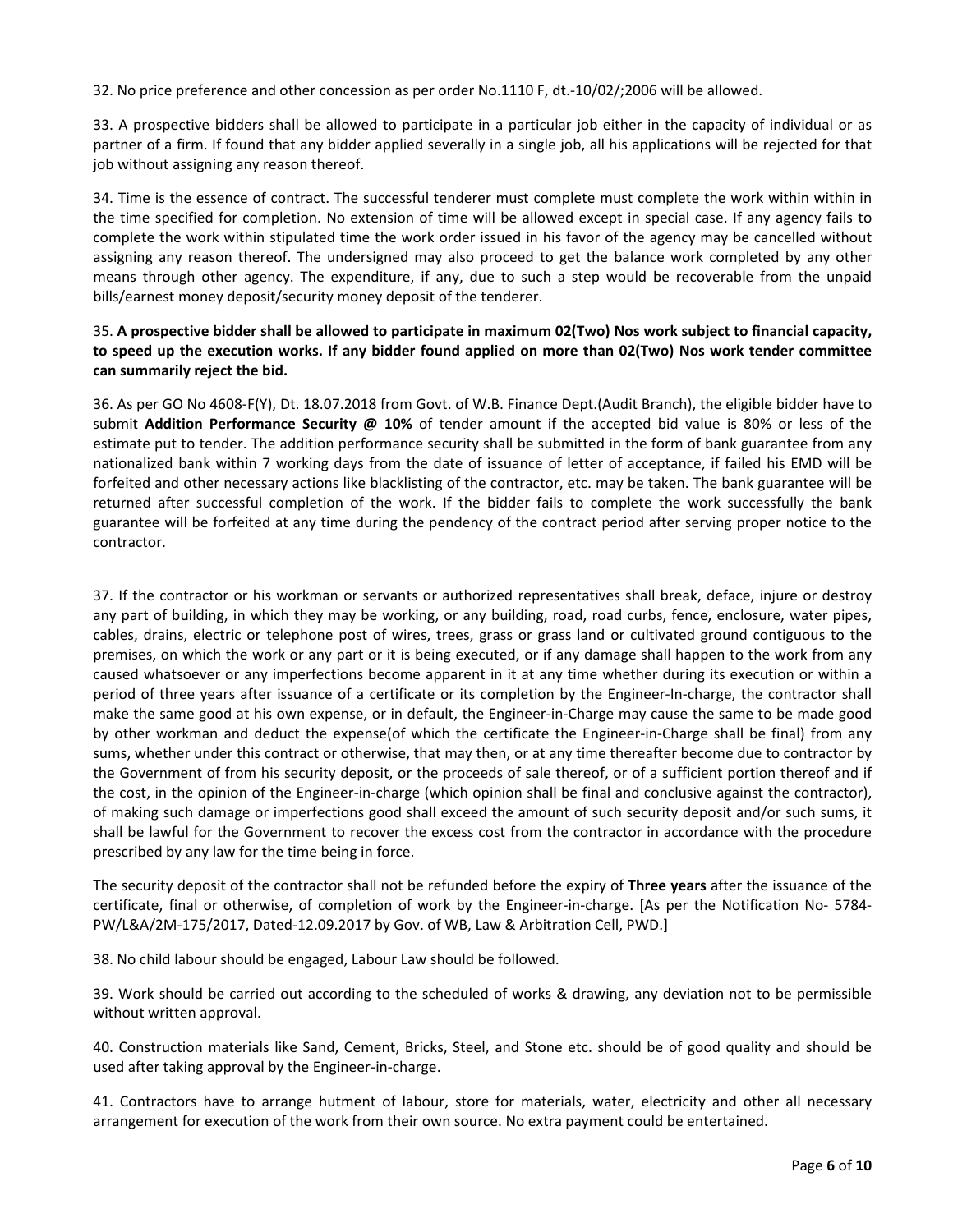42. Formal agreement in Tender form No.2911 will be signed with the successful bidder of respectively.

43. Bidders are instructed to submit Bar-Chart for the construction work defining the physical progress of total works by within 120 days.

44. **Successful tenderers will be required to observe 'Employees Provident Fund & Miscellaneous Provision Act. 1952, Minimum Wages Act. 1948, Building & other Construction workers' (Regulation or Employment to Condition** of Service) Act. 1996 read with West Bengal Building & other Construction workers (Regulation of Employment to **Condition of Service) Rules 2004 whenever applicable.**

#### **Instruction to bidders**

#### **Section‐A**

#### 1. General guidance for e-tendering:

Instructions/guidelines for tenders for electronic submission of the tenders have been annexed for assisting the contractors to participate in e‐tendering.

#### 2. Registration of contractor:

Any contractor willing to take part in the process of e‐tendering will have to be enrolled & registered with the Government e‐procurement system, through logging on to **https://wbtenders.gov.in** (the web portal of Govt. of West Bengal). The contractor is to click on the link for e-tendering site as given on the web portal.

#### 3. Digital Signature Certificate(DSC):

Each contractor is required to obtain a class-II or class-III Digital Signature Certificate (DSC) for submission of tenders, from the approved service provider of the National Informatics Centre (NIC) on payment of requisite amount .details are available at the website stated in clause 2 of guideline to tenderer. DSC is given as a USB e-token.

4. The contractor can search & download NIT & Tender documents electronically from computer once he logs on to the website mentioned in **clause 2** using the Digital Signature Certificate. This is the only mode of collection of tender documents.

5. Submission of tenders:

General process of submission, tenders are to be submitted through online to the website stated in Cl.2 in two folders at a time for each work, one in Technical proposal & the other is Financial Proposal before the prescribed date & time using the Digital Signature Certificate(DSC) the documents are to be uploaded virus scanned copy duly digitally signed. The documents will get encrypted (transformed into non‐readable formats).

### **A. Technical document cover containing:**

The technical proposal should contain **self attested** scanned copies of the following.

- i. Prequalification application as per Annexure‐B in official letter head.
- ii. Notice Inviting e‐Tender.
- iii. Pan card, IT return for FY 2019‐20, P.Tax challan (Valid for FY 2021‐22), Valid GST registration certificate.
- iv. Trade license from respective Corporation/Municipality/Panchayet etc. for FY 2019‐20, 'Certificate of registration' from the respective assistant Registrar of Co‐operative Societies (for Regd. Unemployed Engineer's Co‐operative Society Limited/Unemployed Labour Co‐OP. Societies/Registered Labour Co‐operative Societies Ltd.), Partnership Deed, Power of attorney in case of Partnership firm.
- v. Credential documents.
- vi. Audited Balance Sheet & Profit & Loss A/C for FY 2019‐20.
- vii. Name, address of banker, account number in official letter head.
- viii. Notarized declaration of Non Conviction as per Annexure –A.
- ix. Declaration of Annual Turnover for FY 2019‐20.
- x. Valid Registration Certificate & Labour License from Regional Labour Office.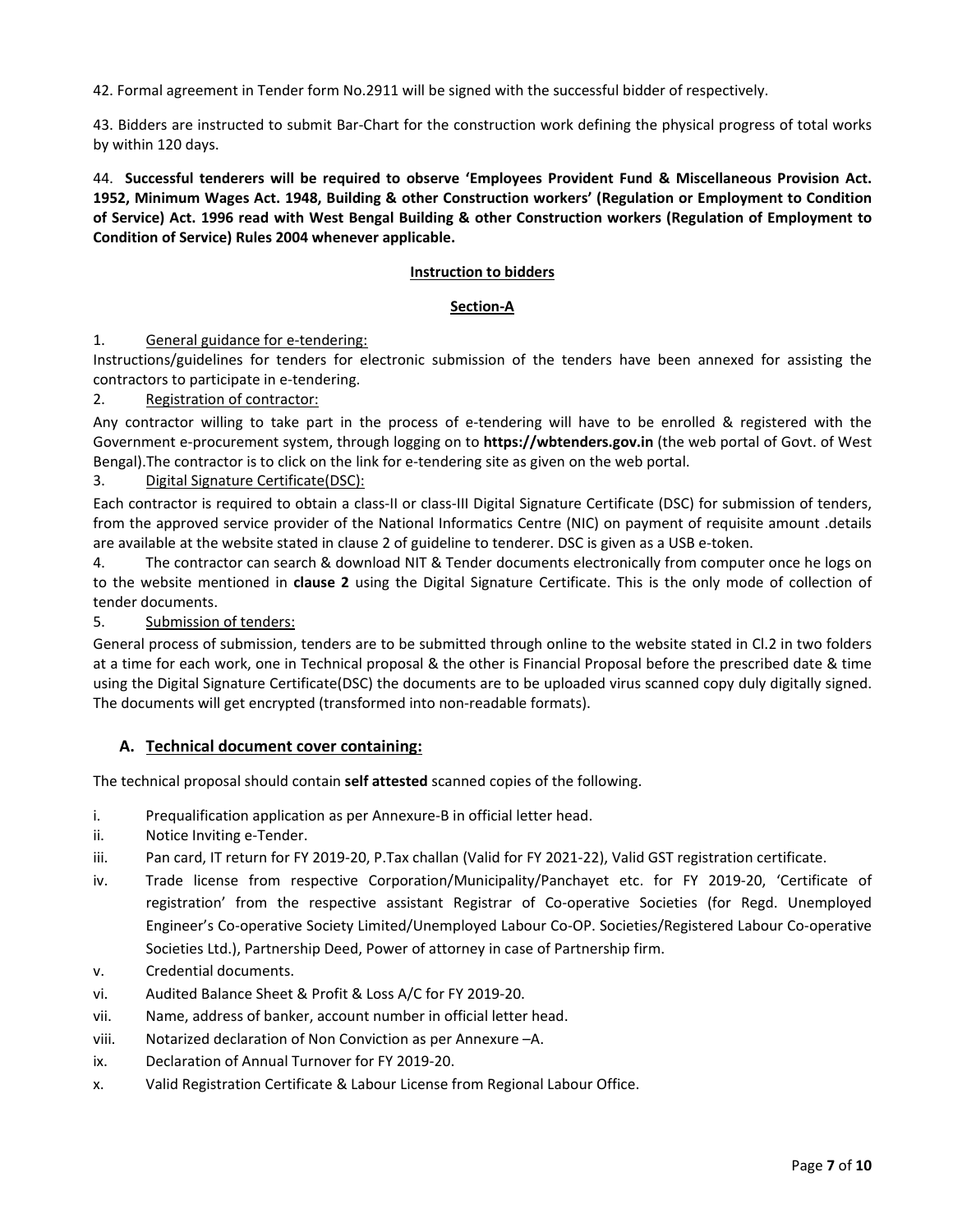**Note: ‐** Failure of submission of any of the above mentioned documents will render the tender liable to be summarily rejected.

b) In the submitted documents the proprietor name and trade/firm name at GST, P. Tax, Trade license, IT & audited balance sheet should be same and identical, otherwise the application will be rejected. All submitted documents should be self attested.

Tender documents will be opened by the Chief Medical Officer of Health & Secretary, District Health & Family Welfare Samity, North 24 Parganas or his authorized representative electronically from the website using their Digital Signature Certificate.

- Cover (folder) for Technical document should be opened first and will be downloaded & handed over to the Tender Evaluation Committee.
- Summary list of technically qualified tenderers as per decision of the Tender Evaluation Committee will be uploaded online.

#### **B. Financial document cover containing:**

- i. The financial proposal should contain the following documents in one cover (folder) i.e. Bill of quantities, the contractor is to quote the rate (percentage above/below/at par) online through computer in the space marked for quoting rate in the BOQ.
- ii. Only downloaded copies of the above documents are to be uploaded virus scanned & Digitally Signed by the contractor.
	- 6. Penalty for suppression/distortion of facts:

Submission of false document by tenderer is strictly prohibited & if found action may be referred to the appropriate authority for prosecution as per relevant IT Act with forfeiture of earnest money forthwith.

7. Rejection of bid:

The employer (tender accepting authority) reserves the right to accept or reject any bid and to cancel the bidding process and reject all bids at any time prior to the award of contract without thereby incurring any liability to the affected bidder or bidders or any obligation to inform the affected bidder of bidders of the ground for employer's (tender accepting authority) action.

#### 8. Award of contract:

The bidder whose bid has been accepted will be notified by the Tender Inviting & Accepting Authority through acceptance letter/Letter of acceptance. The notification of award will constitute the formation of the contract. After final selection of agency, a formal agreement may be executed within 7(Seven) days from the date of receipt of the work order with the concerned authority of health institution in PWD form no 2911.

### **Annexure A: Draft Proforma for Non-Conviction (In a form of affidavit).**

I/We the proprietor/ promoter/ director of the firm, its employee, partner or representative are not convicted by a court of law for offence involving moral turpitude in relation to business dealings such as bribery, corruption, fraud, substitution of bids, interpolation, misrepresentation, evasion, or habitual default in payment of taxes etc. The firm does not employ a government servant, who has been dismissed or removed on account of corruption. The firm has not been de-barred, blacklisted by any government ministry/ department/ local government/ PSU etc. in the last two years from scheduled date of opening of this e-tender.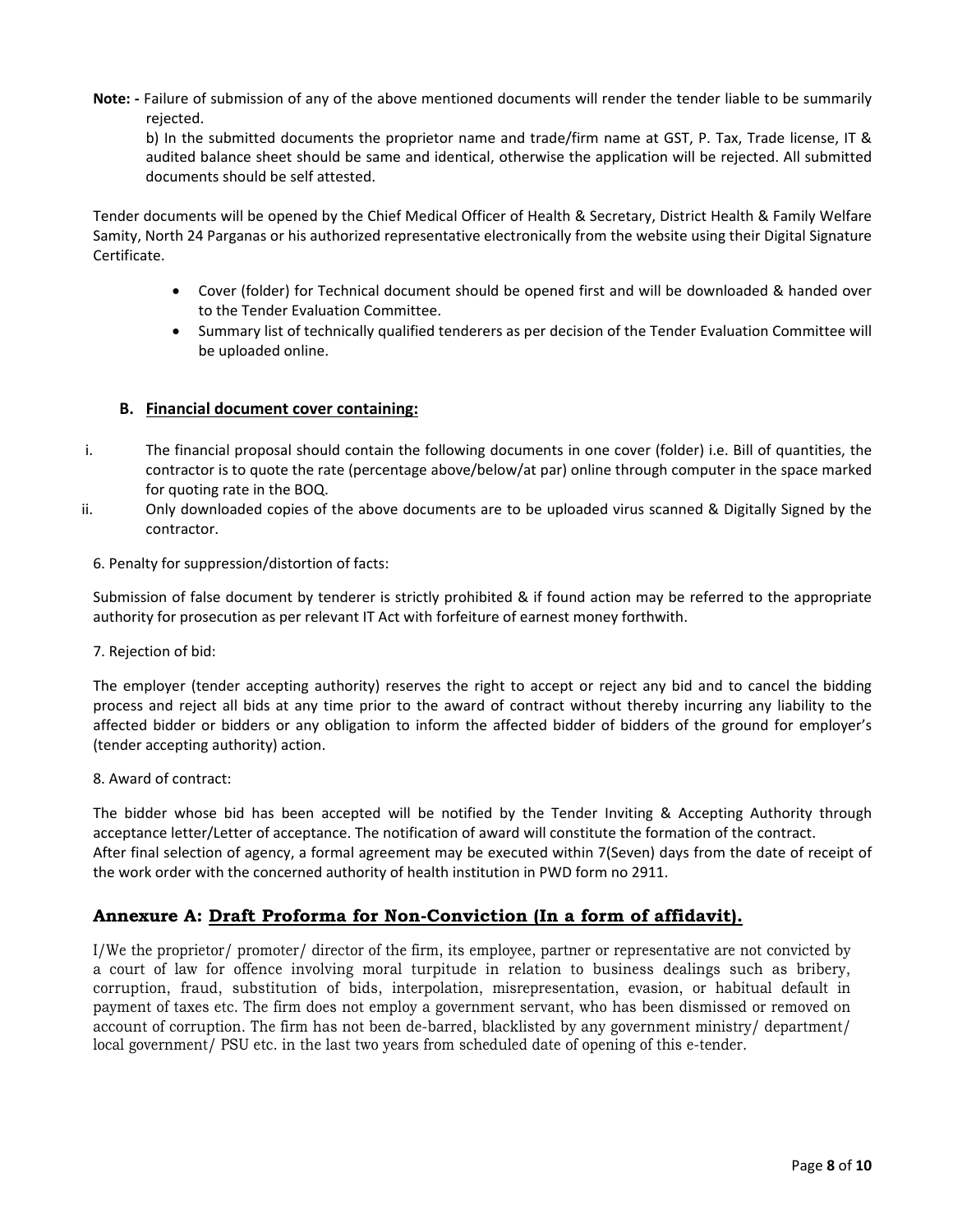### **Annexure B:** Tender Application Form

To The Chief Medical Officer of Health North 24 Parganas

Ref: Your e-tender document No. ......................................................................................

I/We, the undersigned have examined the entire e-tender document including amendment/corrigendum number dated…….. (if any), eligibly criteria, required documentations, terms & conditions etc. The receipt of which is hereby confirmed.

I/We now offer to supply and deliver the goods and/ or services in conformity with your above referred document for the sum (after less), as shown in the price schedule/Bill of Quantity attached herewith and made part of this bid.

I/We hereby declare that all data and documents submitted by us in our bid in this e-tender are genuine and true, to the best of our knowledge and belief.

If my/our bid is accepted, we undertake to supply the goods or service as per the specification, in accordance with the delivery schedule and terms and conditions, including amendment/ corrigendum if any.

I/We further understand that you are not bound to accept the lowest or any bid you may receive against your above-referred tender enquiry.

I/We confirm that we do not stand deregistered/banned/blacklisted by any Government Authorities/ Organization/ Institution/ local bodies etc in last two years.

Brief of court/legal cases pending, if any, are following:

I/We would authorize and request any Bank, person, Firm or Corporation to furnish pertinent information as deemed necessary and/or as requested by you to verify this statement.

I/We understand that the e-Tender Selection Committee reserves the right to reject any application/bid without assigning any reason.

### (Signature with date)

(Name, designation, seal of authorized person to sign bid for and on behalf of Bidder)